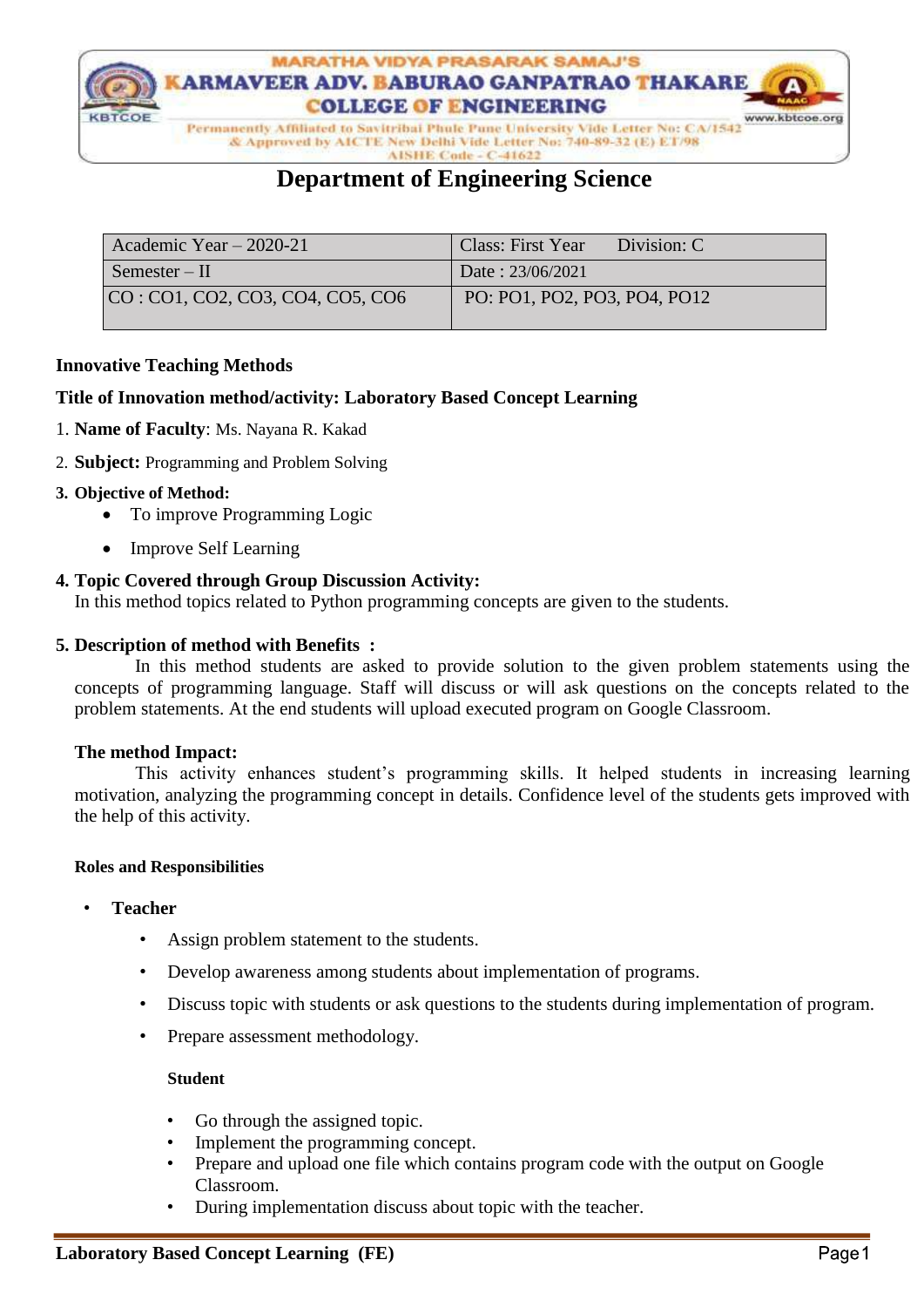| Sr. No. | Portfolio                  | <b>Marks</b> |
|---------|----------------------------|--------------|
| A       | <b>Program Execution</b>   |              |
|         | Complete execution<br>1.   |              |
|         | ii.<br>Partial execution   |              |
|         | iii.<br>Program with error |              |
| B       | Understanding              |              |
|         | i. Topic Knowledge         |              |
|         | ii. Question Answering     |              |
|         |                            |              |
| C       | <b>Timely Completion</b>   | 5            |
|         | i. Within time             |              |
|         | ii. Delay                  |              |

## **7. Evaluation Sheet :**

| Roll           |                                  |                |                |                | <b>Total</b><br><b>Marks</b> |
|----------------|----------------------------------|----------------|----------------|----------------|------------------------------|
| No.            | <b>Name of Student</b>           | A              | B              | $\overline{C}$ | <b>Obtained</b>              |
| 1              | <b>Vedant Patil</b>              | 5              | 10             | 5              | 20                           |
| $\overline{2}$ | <b>Yashwant Patil</b>            | 5              | 10             | 5              | 20                           |
| 3              | Pawar Aishwarya Avinash          | 5              | 10             | 5              | 20                           |
| $\overline{4}$ | Kushal Bhagwat Pawar             | 5              | $\overline{7}$ | 3              | 15                           |
| 5              | Pawar Sanket Vijayrao            | 5              | $\overline{7}$ | 5              | 17                           |
| 6              | Shantanu Pawar                   | 5              | 5              | 5              | 15                           |
| $\overline{7}$ | Vaishnavi Shrirang Pawar         | 5              | 10             | 5              | 20                           |
| 8              | Ojaswini Anil Potdar             | 5              | $\overline{7}$ | 3              | 15                           |
| 10             | Rane Umesh Virendra              | 5              | 10             | 5              | 20                           |
| 11             | <b>Sathe Prathamesh Shashank</b> | 5              | 10             | 5              | 20                           |
| 12             | Shewale Pranjal Vijay            | 5              | 10             | 5              | 20                           |
| 13             | Sayali Ratan Shriwastav          | 5              | 10             | 5              | 20                           |
| 15             | Aishwarya Arun Sutrave           | 5              | $\overline{7}$ | 5              | 17                           |
| 16             | Takne Chetna Laxmikant           | 5              | 10             | 5              | 20                           |
| 17             | Siddhi Mukesh Tandale            | 5              | $\overline{7}$ | 5              | 17                           |
| 18             | Jajwalya Tarle                   | 5              | $\overline{7}$ | 5              | 17                           |
| 19             | Geeta Kishor Thombare            | 5              | $\overline{7}$ | 5              | 17                           |
| 20             | Uphade Abhishek Sunil            | $\overline{2}$ | 9              | 5              | 16                           |
| 21             | Pragati Sandip Vaishnav          | 5              | 8              | 5              | 18                           |
| 22             | Prajwal Kishore Vispute          | 5              | 10             | 5              | 20                           |
| 23             | Vishal Ankush Warde              | 5              | $\overline{7}$ | 3              | 15                           |
| 25             | Patil Harshali Jitendra          | 5              | $\overline{7}$ | 5              | 17                           |
| 27             | Yashwardhan Patil                | 5              | $\overline{7}$ | 5              | 17                           |
| 28             | Om Anil Rajole                   | 5              | $\overline{7}$ | 5              | 17                           |
| 29             | Pranjal Shashikant Randhir       | 5              | $\overline{7}$ | 5              | 17                           |
| 30             | Janavhi Prakash Salunke          | 5              | 10             | 5              | 20                           |
| 32             | Sangle Sakshi Gorakshnath        | 5              | 10             | 5              | 20                           |
| 35             | Arjun Singh                      | 5              | $\overline{7}$ | 3              | 15                           |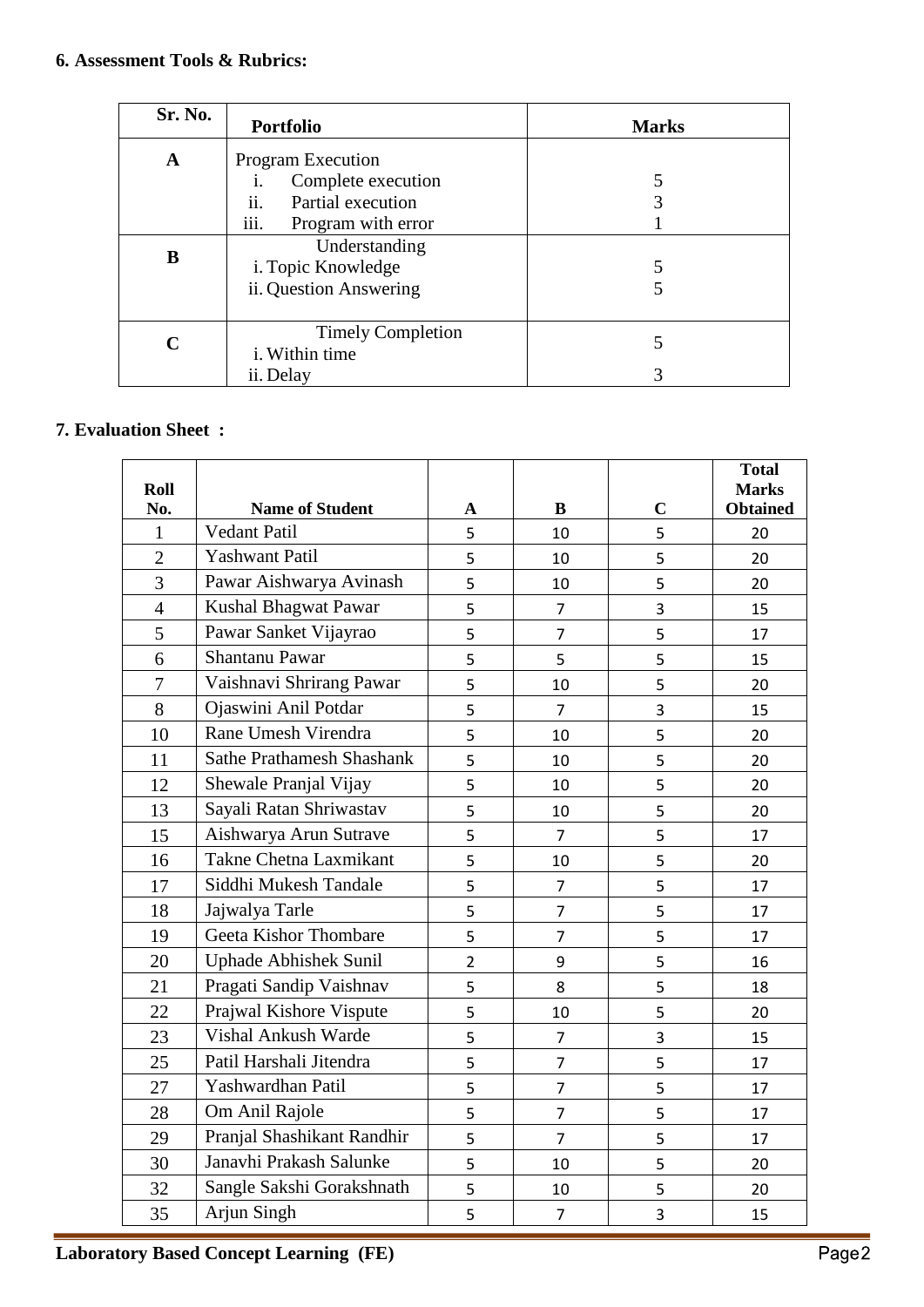|    | Sonawane Abhishek  |  |  |
|----|--------------------|--|--|
| 30 | Shriram            |  |  |
| 40 | Sajid Shaikh       |  |  |
| 54 | Yuvraj Hiren Pagar |  |  |

| <b>SN</b> | <b>Result Analysis</b>                            |     |
|-----------|---------------------------------------------------|-----|
|           | <b>Total Student Present Student</b>              | 32  |
|           | <b>Number of Student Scoring above 60%</b>        | --  |
|           | <b>Percentage of student Scoring above</b><br>60% | 100 |

# **8. Impact Analysis :**

| <b>Questions</b>                             | <b>Excellent</b> | Good  | Average |
|----------------------------------------------|------------------|-------|---------|
| Q1. Did you understand and cover the         |                  |       |         |
| objective of the activity?                   | 81.82            | 15.15 | 3.03    |
| Q2. Are the contents covered relevant to the |                  |       |         |
| syllabus?                                    | 78.79            | 21.21 |         |
| Q3. Does this helps to learn new concepts?   | 81.82            | 18.18 |         |
| Q4. Would you like to participate in this    | 93.94            | 6.06  |         |
| activity again?                              | (Yes)            | (No)  |         |

| <b>PO</b> Mapped | <b>Yes</b> | N <sub>O</sub> |
|------------------|------------|----------------|
| PO <sub>1</sub>  | 100.00     | 0.00           |
| PO <sub>2</sub>  | 96.97      | 3.03           |
| PO <sub>3</sub>  | 100.00     | 0.00           |
| PO <sub>4</sub>  | 93.94      | 6.06           |
| PO12             | 100.00     | 0.00           |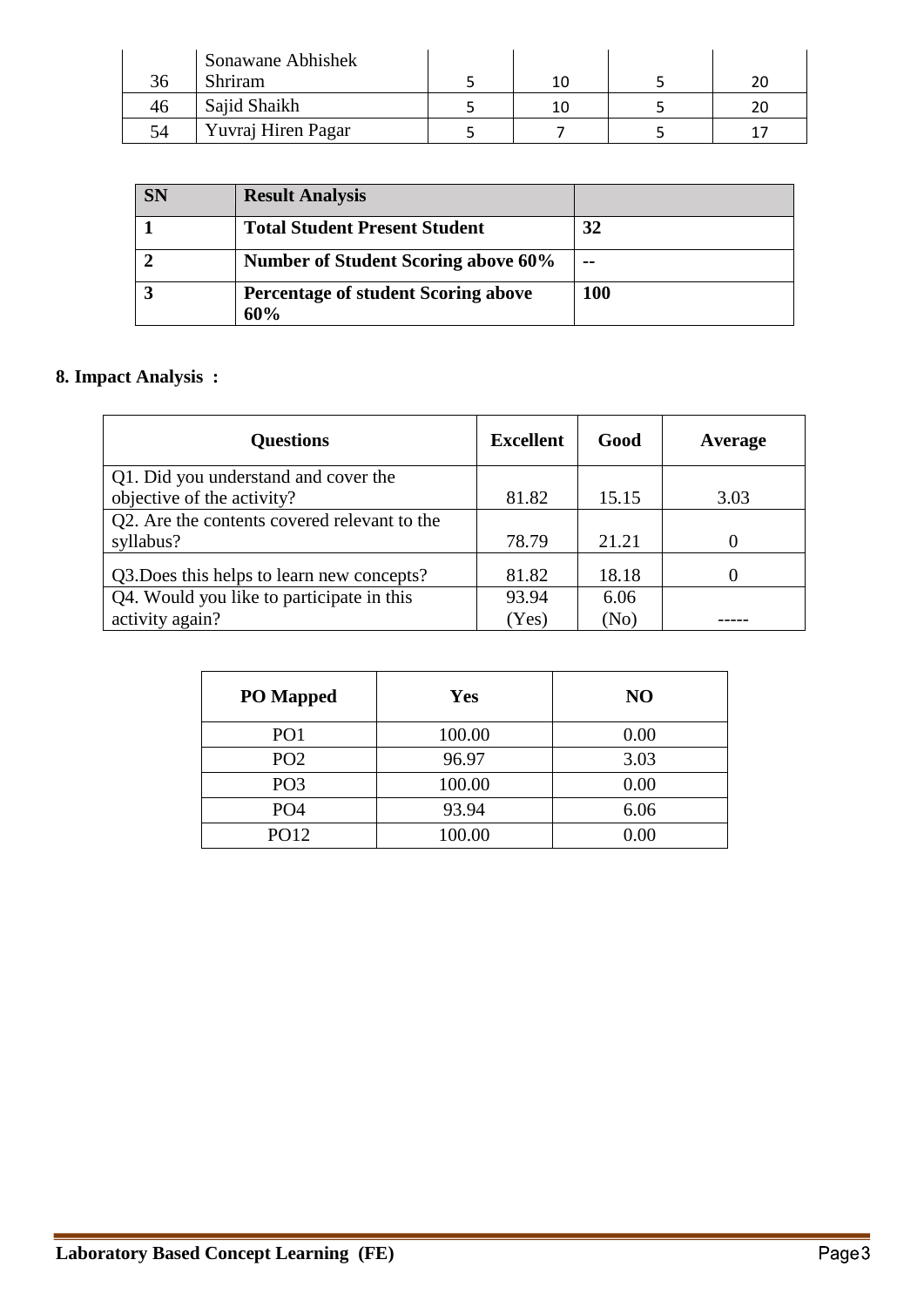## **9. Activity Picture**



#### **Screen shots of Google Classroom**

#### **Sample Program:**

Name: Geeta Kishor Thombare

**Roll no.: 19** 

Topic: To accept list of N integers and partition list into two sub lists.

```
Code: a=[]n=int(input("Enter number of elements:"))
for i in range(1, n+1):
  b=int(input("Enter element:"))
  a.append(b)even=[]odd = []for j in a:
  if(j\%2 == 0):even.append(j)
  else:
    odd.append(j)
print("The even list", even)
print("The odd list", odd)
```